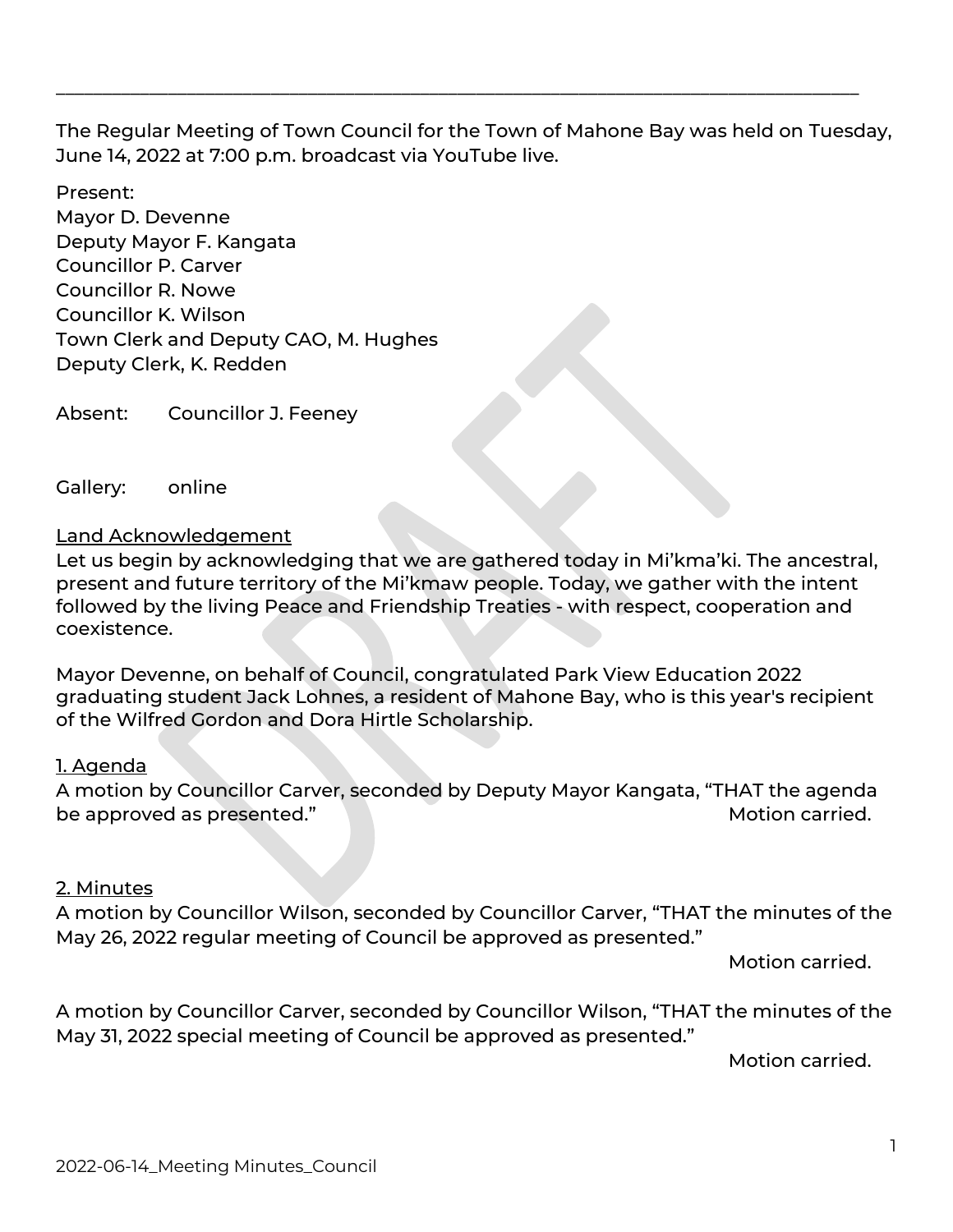#### 4. Correspondence – Action

4.1 Pastor Brooklynn, St. John's Lutheran Church – Request for a PRIDE Crosswalk A motion by Councillor Wilson, seconded by Councillor Carver, "THAT Council direct Staff to arrange for the painting of the new crosswalk in front of St. John's Lutheran Church as a PRIDE crosswalk." The controller was a probably carried.

4.2 Heidi Walsh Sampson, Proposal to Settle This item has been referred to the Town's Solicitor.

4.3 Moira Devereaux, Fluid Motion Physiotherapy – Old Fire Station Building A motion by Deputy Mayor Kangata, seconded by Councillor Nowe, "THAT Council direct Staff to follow up with Ms. Devereaux and discuss her proposal in more detail."

Motion carried.

#### 4.4 Susan Seltzer – Peace and Good Order By-law

A motion by Councillor Carver, seconded by Deputy Mayor Francis Kangata, "THAT Council direct Staff to monitor the effectiveness of the Town of Lunenburg's updated Noise By-law and report back to council in the fall." Motion carried.

A motion by Deputy Mayor Kangata, seconded by Councillor Carver, "THAT Council direct Staff to write to Ms. Seltzer to explain the steps that Council is taking to address her concerns." Motion carried.

# 5. Correspondence – Information Items

- 5.1 NSFM Monday Memo May 23, 2022
- 5.2 NSFM Monday Memo May 30, 2022
- 5.3 Patty Livingstone Thank-you to Council and Staff
- 5.4 NSFM Monday Memo June 6, 2022
- 5.5 Letter from Planning Staff RE 66 Clairmont St Rezoning Request
- 5.6 Letter from Planning Staff RE 66 Clairmont St Request for Development Agreement
- 5.7 Jennifer MacIntyre DMAH NS Housing Needs Assessment

A motion by Councillor Carver, seconded by Deputy Mayor Francis Kangata, "THAT correspondence items number 5.1 to 5.7 be received and filed and that council direct staff to write a letter of thank you to Patty Livingstone for her letter." Motion carried.

6. Staff Reports 6.1 Council Report Council received the Staff Report to Council for June 14, 2022.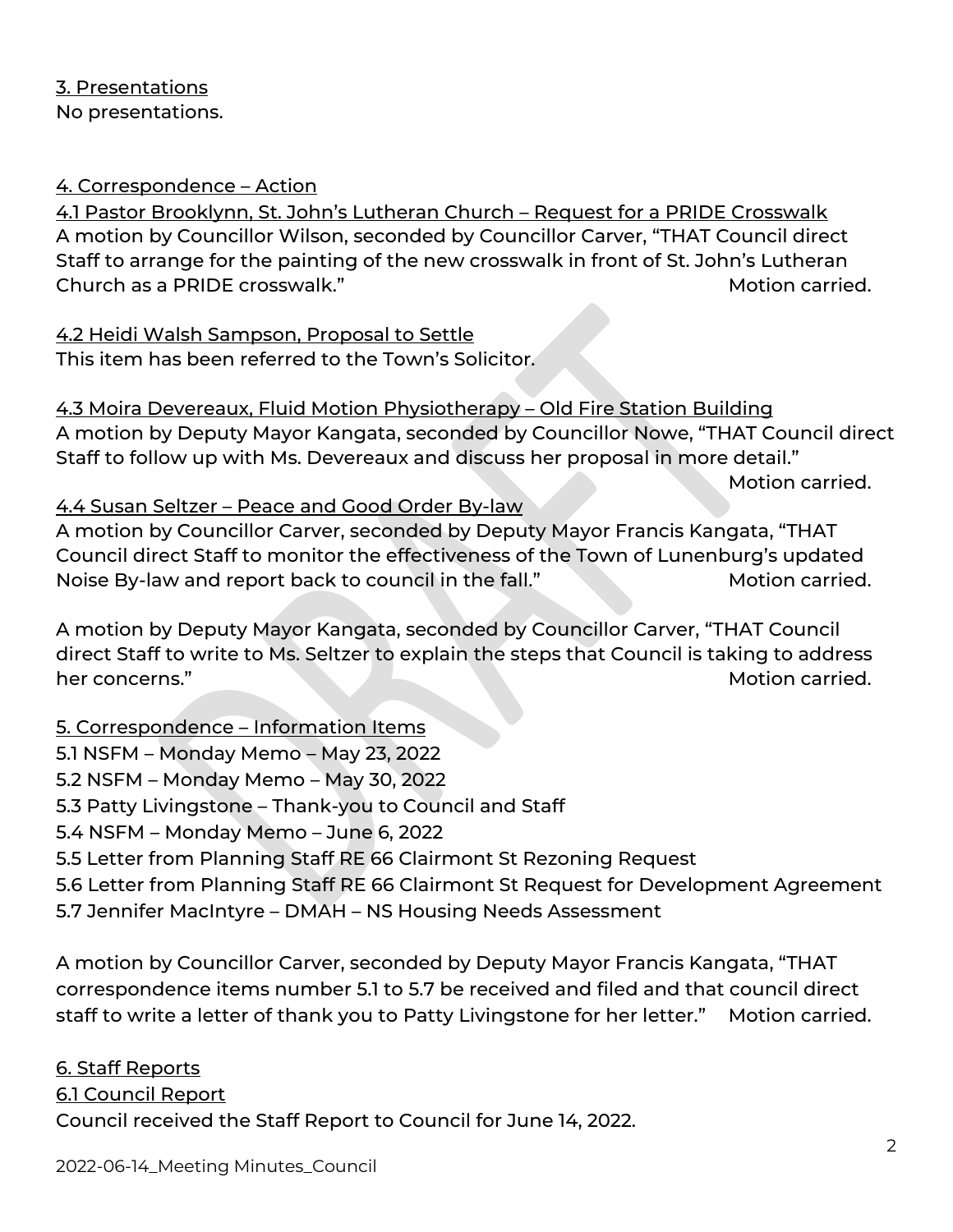# 6.2 Signing Authority

Council received a staff memo regarding signing authority now that Ashley Yeadon-Wentzell has been named the Town's new Manager of Finance.

A motion by Councillor Nowe, seconded by Councillor Carver, "THAT Mayor David Devenne, or Deputy Mayor Francis Kangata, or Councillor Penny Carver, along with CAO Dylan Heide, or Deputy CAO Maureen Hughes, or Manager of Finance Ashley Yeadon-Wentzell be the signing authorities for the Town of Mahone Bay in respect to financial matters for the Town of Mahone Bay." The Controller of Motion carried.

# 6.3 Appointment of Treasurer

Council received a staff memo regarding the appointment of the Town's new Treasurer.

A motion by Councillor Carver, seconded by Deputy Mayor Kangata, "THAT Council appoint Ashley Yeadon-Wentzell as Treasurer of the Town of Mahone Bay effective May 30, 2022 and until such time as this appointment is revoked." Motion carried.

# 7. Council Items

# 7.1 Mayor Devenne – Letter of Support for Events Levy

A motion by Councillor Wilson, seconded by Councillor Nowe, "THAT Council direct the Mayor to sign the letter of support for the Lunenburg County Events Promotion Levy." Motion carried.

# 7.2 Mayor Devenne – Letter of Support for MacLeod Group

A motion by Councillor Wilson, seconded by Councillor Carver, "THAT Council direct Staff to draft a letter of reference for the MacLeod Group for the Mayor's signature, including Council's appreciation of the willingness of the MacLeod Group to meet with members of the public." The state of the public."

# 8. Committee Reports

8.1 Cemetery Committee Minutes – May 20, 2022 Council received the draft minutes of the May 20, 2022 meeting of the Cemetery

Committee.

A motion by Councillor Carver, seconded by Councillor Nowe, "THAT Council approve the cost of \$3,400 to install wood gate posts at Bayview Cemetery as part of the cemetery upgrade project." The contract of the contract of the Motion carried.

A motion by Councillor Nowe, seconded by Councillor Carver, "THAT Council give first reading to the amended Cemetery By-law and that a Public Hearing be scheduled for July 12<sup>th</sup> just prior the regular meeting of Council." Motion carried.